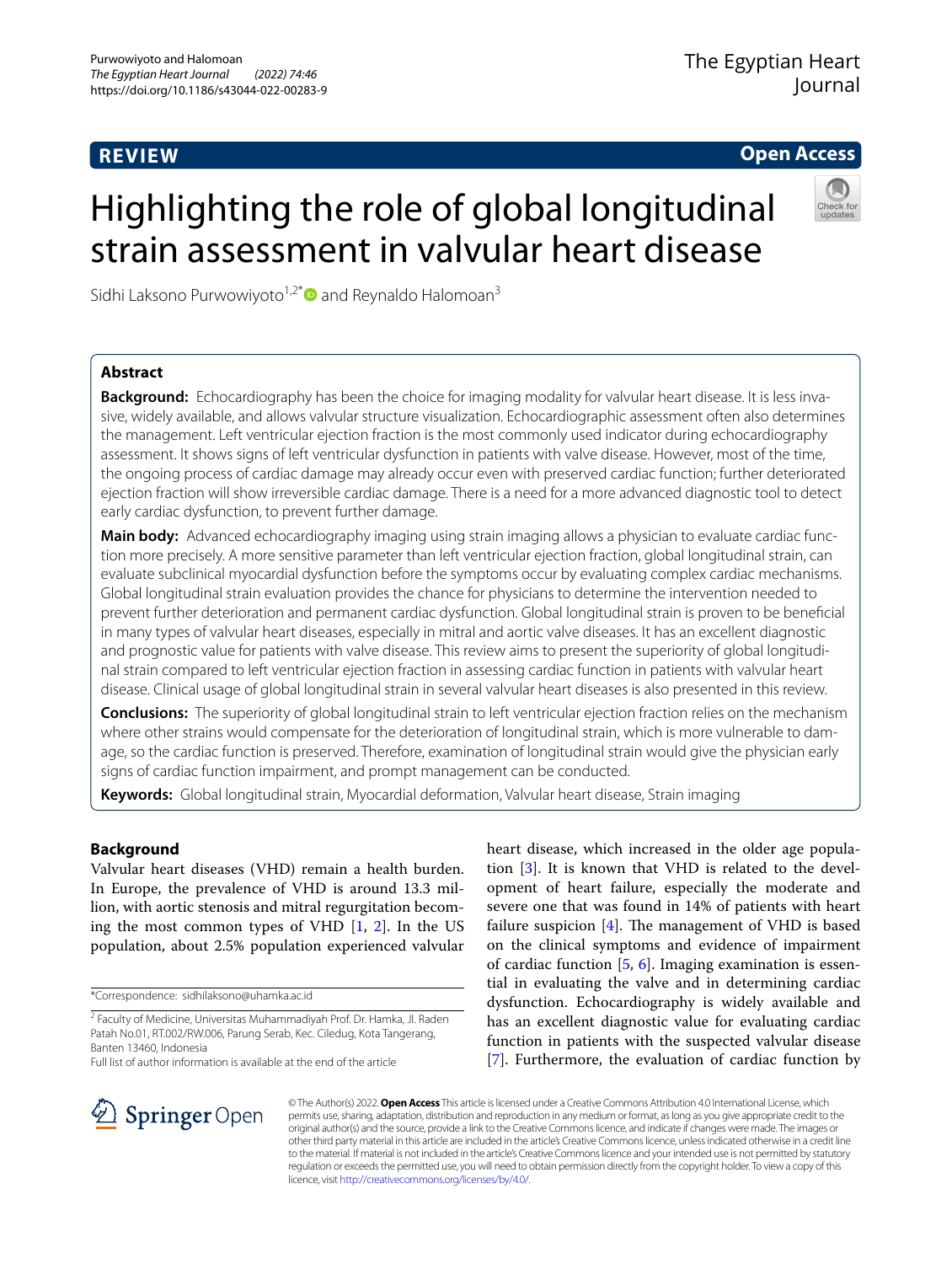assessing left ventricular ejection fraction (LVEF) can be an essential indicator to determine the need for an invasive management strategy [\[5,](#page-6-1) [6,](#page-6-2) [8](#page-6-4)]. However, a disruption in myocardial function might already occur even though the ejection fraction is still normal. When the LVEF is already impaired, the myocardial damage may be irreversible  $[9]$  $[9]$  $[9]$ . Therefore, an examination to determine early cardiac dysfunction before LVEF impairment may prevent further damage to the myocardial structure. Global longitudinal strain (GLS) is a superior parameter to LVEF

because it can be used to note subclinical myocardial dysfunction [\[10\]](#page-6-6). GLS also shows good feasibility and is beneficial in evaluating mild cardiac dysfunction  $[11, 1]$  $[11, 1]$ [12\]](#page-6-8). In this review, we aimed to explain the role of GLS assessment in VHD patients and the mechanism.

# **Main text**

# **Strain imaging: general principle and association with myocardial deformation**

Strain is an indicator that gives information about any alteration in the length of a segment relative to the baseline length measurement and is presented as a percentage [\[13](#page-6-9)]. Myocardial tissue, as a three-dimensional object, has three strains. The analysis of the strain presents myocardial deformation and correlates with stroke volume. Deformation of the left ventricle is afected by three normal strains (longitudinal, circumferential, and radial) and three shear strains (longitudinal–radial, longitudinal–circumferential, and circumferential–radial). The longitudinal strain occurs from the base to the apex when the mitral valve contracts, shown as negative strain. Radial strain is shown as a positive strain value, refecting the relative thickening of the left ventricular (LV) wall. Lastly, circumferential strain represents the counterclockwise movement of myocardial tissue from base to apex, presented as a negative value. Positive strain defnes the thickening, and negative strain value defnes shortening. Some factors such as loading, preload, and afterload alteration infuence the strain measurement. [[13](#page-6-9)]. Patients with VHD may have changes in LV load that lead to LV geometric alteration. A study by Cramariuc et al. showed that patients with aortic stenosis were associated with a lower myocardial longitudinal deformation even though the LVEF was in the normal range  $[14]$  $[14]$ . This finding proved that GLS might provide subclinical cardiac involvement in VHD patients. GLS represents myocardial deformation in the longitudinal plane during the systolic phase [\[15\]](#page-6-11). Subendocardial fbers have a role in longitudinal LV contraction, which is affected by increased wall stress  $[16]$  $[16]$ . Some studies also pointed out that the myocardial function evaluation by strain evaluation would give an additional value in several valve diseases [[17,](#page-6-13) [18](#page-6-14)]. Yingchoncharoen et al. also showed that GLS could predict outcomes (death and valve replacement) in asymptomatic aortic stenosis patients with normal ejection fraction (Hazard ratio=1.14, 95% CI 1.01–1.28, *p*=0.037) [\[19](#page-6-15)].

# **Factors afecting strain values in VHD**

Several factors could infuence the strain measurement, such as load, structure (geometry), and tissue charac-teristics (shown in Fig. [1](#page-1-0))  $[20-22]$  $[20-22]$ .

## *Loading factors*

Alteration in both preload and afterload could infuence myocardial deformation diferently. Increased preload would increase myocardial strain, whereas an increased afterload would decrease myocardial strain [[22](#page-6-17)]. An observational study examined the change in strain related to an acutely decreased preload. The subjects were tilted to reduce the preload, and there was a 25% decrease in the GLS measurement [[23\]](#page-6-18). However, a diferent phenomenon might occur in chronic preload increase. In the beginning, the strain measurement would increase due to the normal function and became lower because the ventricle started to fail [\[22,](#page-6-17) [24](#page-6-19)]. The systolic strain was also shown to be increased after administration of glyceryl trinitrate sublingually in a study by Burns et al. This study highlighted the role of afterload reduction as the main factor even though both afterload and preload were decreased  $[20]$  $[20]$ . The longitudinal strain was also reduced due to an increased afterload in aortic stenosis patients [\[25\]](#page-6-20).

<span id="page-1-0"></span>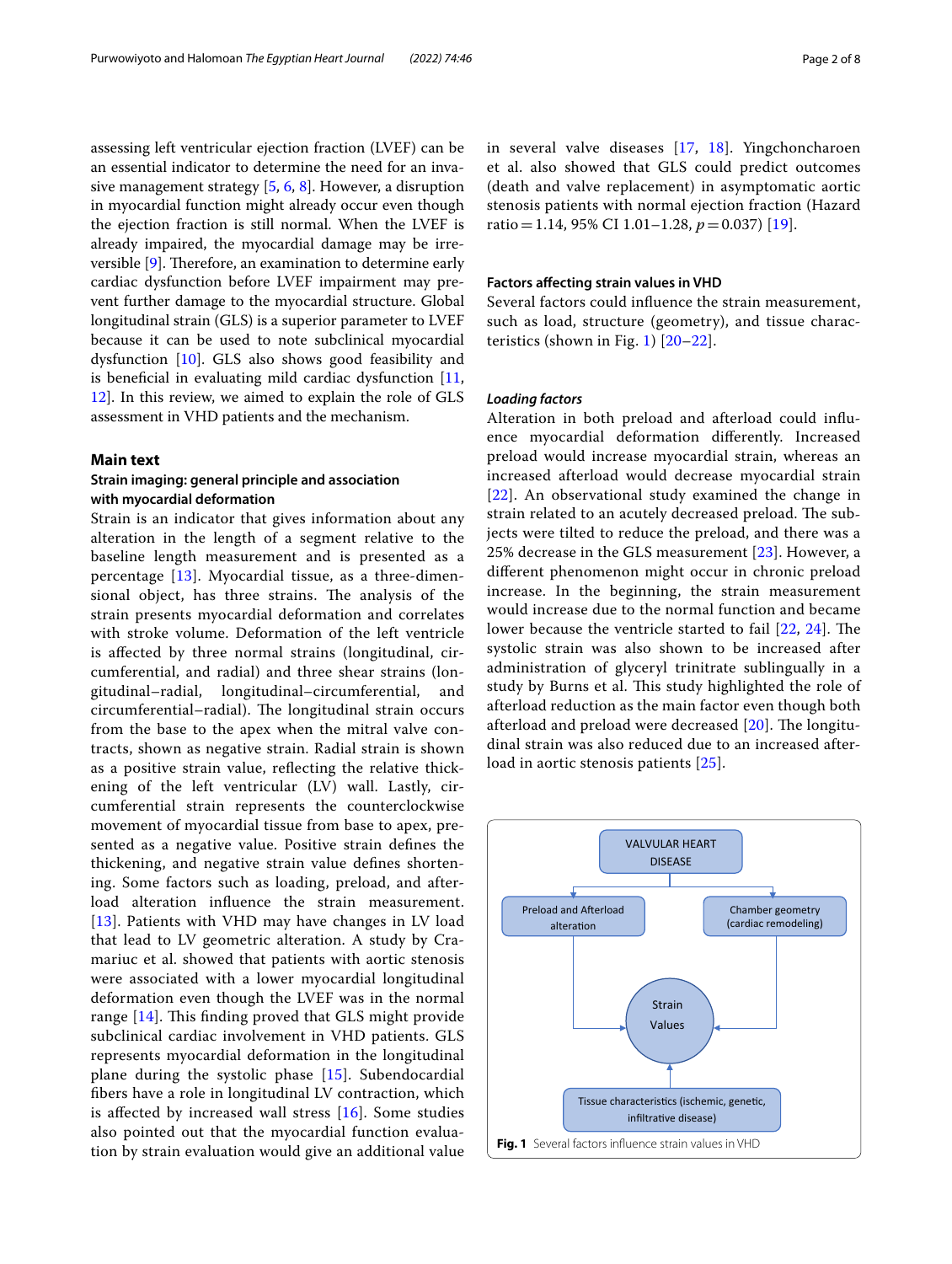# *Structure (geometry)*

The geometry of the ventricle affects the mechanism of how chamber pressure can be translated into wall stress and how strain can be translated into volume alteration. Patients with VHD may develop cardiac remodeling due to pressure overload. This will lead to the thickening of the walls and decreasing chamber size. These changes are meant to maintain the heart function (assessed by ejection fraction) despite decreasing longitudinal and circumferential strain values [\[26](#page-6-21), [27\]](#page-6-22).

## *Tissue characteristics*

Strain values are also determined by the myocardial tissue characteristics such as fbrosis and depositions. Many factors such as ischemic process, cardiotoxicity due to chemotherapy, and the genetic and infltrative disease may lead to myocardial damage and decrease heart function. The longitudinal strain may be reduced in the early phase because the subendocardial often becomes the frst to be afected [\[22\]](#page-6-17).

### **GLS versus LVEF in VHD**

LVEF has been one of the several parameters to determine cardiac function and is also recommended to determine the management of valvular heart diseases according to the guideline [[5\]](#page-6-1). It presents both the length and diameter change of the chamber. The length aspect represents longitudinal strain, and the diameter aspect represents circumferential and radial strain [[22\]](#page-6-17). Cardiac load is one of several factors that infuences LVEF [\[28](#page-6-23)]. In pathological valve conditions, there is a change in cardiac preload and afterload  $[29]$  $[29]$ . These conditions become a challenge for assessing LVEF in patients with VHD. LVEF only refects the relative volume alteration between the end-diastole and end-systole phase and does not assess the myocardial mechanic. Therefore, LVEF has limitations in assessing cardiac function in abnormal hemodynamic conditions [[30\]](#page-6-25). Impaired LVEF often shows a more severe stage of the disease and an irreversible myocardial failure [\[9](#page-6-5), [31\]](#page-6-26).

On the other hand, GLS has the ability to detect any early and subclinical left ventricular dysfunction [\[32](#page-6-27)]. GLS measures cardiac function and is not infuenced by geometric assumptions [\[33](#page-6-28)–[35\]](#page-6-29). Strain can directly evaluate myocardial deformation in a 16-segment model [\[36](#page-6-30)]. GLS may become a better parameter than LVEF because it is more sensitive in detecting any alteration in long axis shortening. This sensitivity comes from the vulnerability of the longitudinal strain when damage occurs. Stokke et al. explained that circumferential strain would compensate for the longitudinal strain so that the LVEF can be maintained at a normal value. Therefore, GLS can be used to evaluate early cardiac function in VHD patients when the LVEF is still preserved [[26,](#page-6-21) [37–](#page-6-31)[39\]](#page-6-32). Furthermore, compared to the two other strains (circumferential and radial), the longitudinal strain is also shown to be more reproducible and applicable in clinical settings [[40](#page-6-33), [41\]](#page-6-34).

## **Clinical application of GLS in valvular heart diseases**

GLS becomes a superior parameter compared to LVEF in assessing cardiac function. The European Association of Cardiovascular Imaging (EACVI) and the American Society of Echocardiography (ASE) also acknowledged the beneft of GLS over LVEF [\[42](#page-6-35)].

# *Aortic valve diseases*

Several studies have shown the benefcial use of GLS as a prognostic value in aortic stenosis patients. Vollema et al. evaluated LV GLS in asymptomatic severe aortic stenosis patients with preserved LVEF. This study showed that patients with AS had a signifcantly impaired LV GLS compared to the control group (mean [SD] LV GLS,−17.9% [2.5%] vs.−19.6% [2.1%];  $p$  < 0.001) despite the comparable LVEF. The median follow-up (12 months) also showed the more impairment of GLS (mean [SD] LV GLS,−18.0% [2.6%] to−16.3% [2.8%];  $p < 0.001$ ) with unchanged LVEF. These data showed a developing subclinical LV dysfunction over time  $[43]$ . These findings were also consistent with the previous study by Laftte et al. that showed a signifcant impairment of LV GLS in asymptomatic severe aortic stenosis patients, while there were no changes in the LVEF [[44](#page-7-0)]. Vollema et al. were also able to show that patients who had impaired LV GLS at baseline had a higher risk of developing symptoms and required interventional therapy compared to patients with preserved LV GLS  $[43]$  $[43]$  $[43]$ . These findings could determine the need for valve intervention before the deterioration of LVEF to prevent irreversible cardiac remodeling (e.g., myocardial fbrosis) [[43,](#page-6-36) [45](#page-7-1)]. LV GLS measurement is also useful as a predictor of mortality. Kusunoese et al. showed that LV GLS was an independent predictor of mortality (hazard ratio [HR], 1.05; 1.03–1.07; *p* < 0.001) [[46](#page-7-2)]. Ng et al. found an independent relation between LV GLS and all-cause mortality. Individuals with severe AS who had normal LVEF but abnormal LV GLS had the similar poor long prognosis as patients with severe AS who had impaired LVEF. Patients with abnormal LV GLS had a higher mortality risk, regardless of LVEF or AS severity. This may have relevance for the appropriate time to replace an aortic valve in individuals with severe AS. This study also found that patients with severe aortic stenosis with subclinical cardiac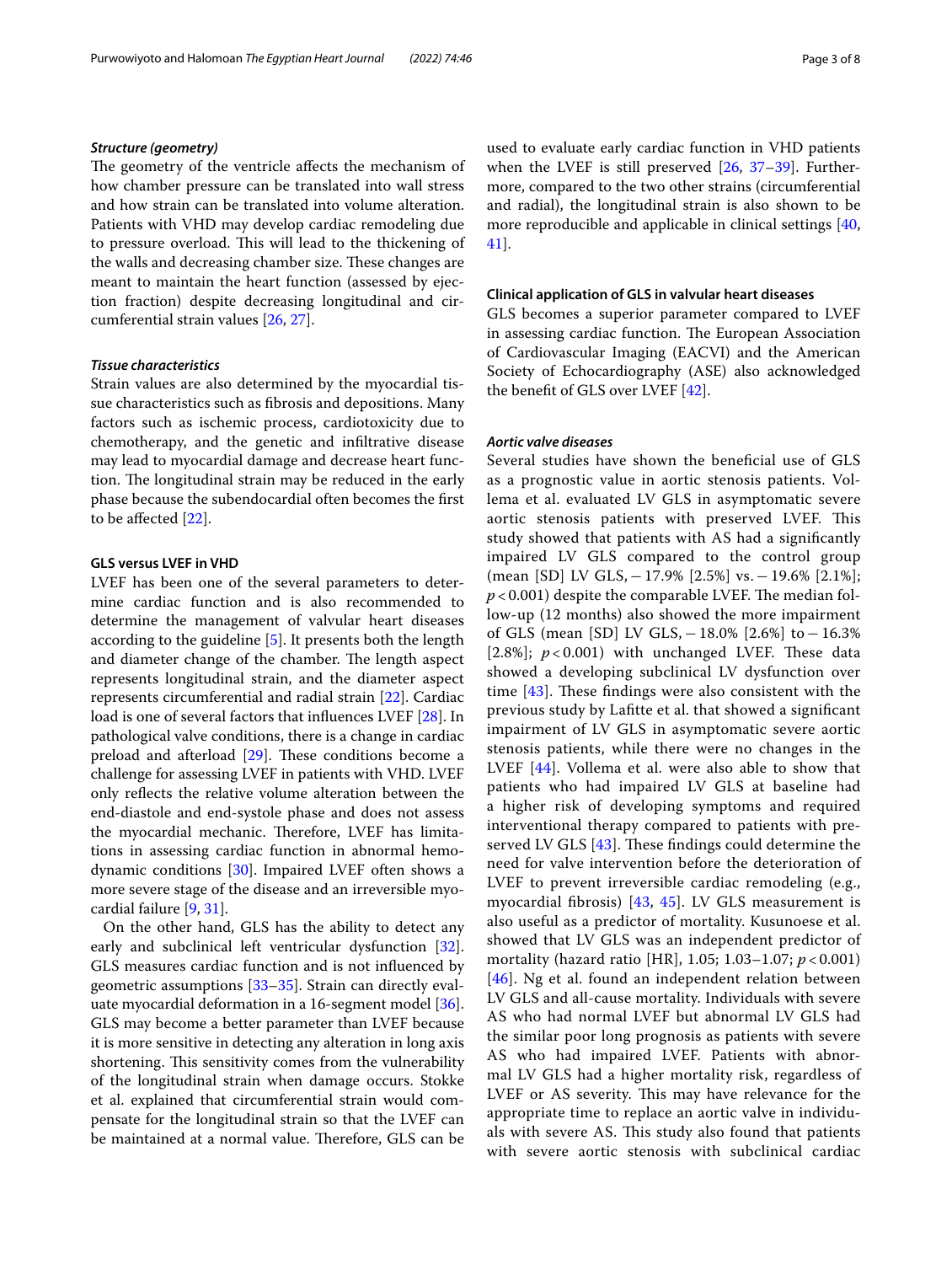

dysfunction had higher mortality than the patients with stable LV GLS [[47](#page-7-3)]. Example of decreased GLS in AS patients with normal LVEF is presented below (shown in Fig. [2](#page-3-0)).

<span id="page-3-0"></span>**Fig. 2** Aortic stenosis patients with normal LVEF but impaired GLS show dysfunction of the left ventricle

GLS measurement in aortic regurgitation is less studied. However, several studies were able to show the role of GLS in aortic regurgitation patients. A study by Alashi et al. showed that lower LV GLS had a prognostic value for mortality in the long term. The study was conducted on asymptomatic patients with aortic regurgitation and preserved cardiac function. The mortality risk at 5 years was also increased if the LV GLS value was lower than−19.5%. In addition, according to the fndings of this study, LV GLS has both incremental and additive prognostic value. Using LV GLS might provide a synergistic improvement in risk reclassifcation in individuals with severe MR prior to the development of overt LV systolic failure or symptoms. As a result, LV GLS might assist as basis for further optimizing treatments in asymptomatic individuals before to the development of atrial fbrillation or pulmonary hypertension [[48](#page-7-4)]. Another study presented the data on symptomatic versus asymptomatic aortic regurgitation patients. The value of LV GLS in symptomatic patients was lower than in the asymptomatic patients  $(-14.9 \pm 3.0\%)$ vs. − 16.8 ± 2.5%, *p* < 0.001) [49]. This study also found that of all asymptomatic patients, some of the patients who were indicated for surgery had more impaired LV GLS values [\[39\]](#page-6-32).

# *Mitral valve diseases*

 $EF = 64%$ 

LV GLS= -12%

Mitral regurgitation is a common valvular disease globally and can be classifed into primary and secondary mitral regurgitation [\[49](#page-7-5)]. In primary mitral regurgitation, cardiac dysfunction may not be shown by an impaired LVEF. The absence of afterload causes a condition of hyperdynamic LVEF, so the LVEF may still be normal even though the myocardial starts to deteriorate [\[10](#page-6-6)]. Many studies examined the use of LV GLS measurement as an outcome predictor after surgery and associated with mortality. Mentias et al., in their study, examined 737 patients with asymptomatic primary severe mitral regurgitation with preserved cardiac function. In this study, LV GLS <  $-21.7%$  was associated with mortality [[24\]](#page-6-19). However, the cutoff of the GLS value in the study was slightly higher than the lower limit of normal. This might suggest that in primary mitral regurgitation, the GLS value, which was considered normal, had already been related to a worse outcome [\[30\]](#page-6-25). Mascle et al. studied the role of preoperative GLS as a predictor value of postoperative LVEF. This study showed that patients with postoperative LVEF<50% had worse preoperative GLS than the patients with LVEF at least 50% postoperatively (−17.0%±2.8% vs.−19.6%±3.6%, *p*<0.01). However,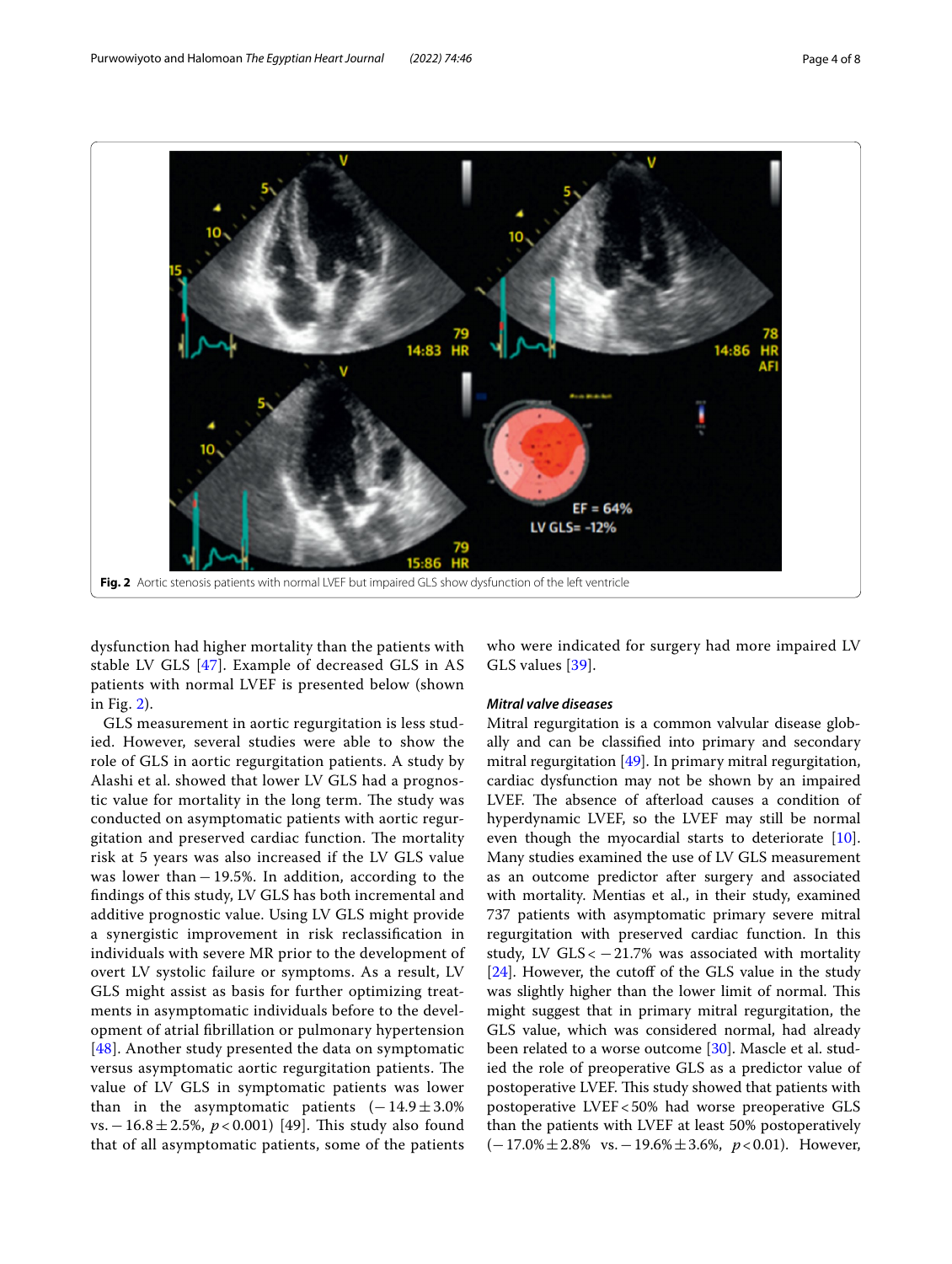the preoperative LVEF measurement showed no differences [\[50](#page-7-6)]. A study by Alashi et al. also showed that preoperative GLS was an independent predictor for postoperative impaired LVEF  $( $50\%$ )$  and all-cause mortality [[51\]](#page-7-7).

In secondary mitral regurgitation, GLS is also superior to LVEF in showing cardiac function. Kamperidis et al. showed that patients with severe secondary mitral regurgitation had more impaired GLS than the 'none or less than mild' secondary mitral regurgitation patients with comparable LVEF  $[52]$ . The study on the evaluation of mitral stenosis by GLS is limited. However, a study by Gerede et al. was able to show the association of LV GLS with the progression of mitral stenosis. In this study, patients with a GLS value worse than−16.98% had a more progressive condition  $[53]$  $[53]$ . This study showed that GLS measurement could be done to evaluate the progression of mitral stenosis.

# *Other valve diseases*

There are very limited studies about GLS application in tricuspid and pulmonary valve disease. However, several studies were able to show the beneft of GLS measurement. Right ventricular (RV) longitudinal strain was superior to other echocardiographic measurements and was related to outcome in patients with tricuspid regurgitation [[54\]](#page-7-10). In pulmonary valve disease, preintervention RV longitudinal strain was used as a predictor of function after valve intervention [\[55](#page-7-11)]. Studies of GLS application in VHD are shown in Table [1.](#page-4-0)

There is no consensus on the standard GLS value used as a benchmark for determining left ventricular dysfunction in patients with VHD. However, Dahl et al. proposed a new algorithm for asymptomatic patients with severe aortic stenosis (Fig. [3](#page-5-3)). Further algorithms for other valve diseases are needed [\[56](#page-7-12)].

# **Conclusion**

Assessment of global longitudinal strain in valvular heart disease is benefcial and superior to LVEF because of the ability to detect cardiac dysfunction in asymptomatic patients due to compensation by other groups of strain. This advantage of GLS can be further used to determine the therapeutic strategy for the patients.

<span id="page-4-0"></span>**Table 1** Summary of studies showing GLS application in valvular heart disease

| <b>References</b>      | n    | <b>Patients</b>                                                    | Method                          | <b>Clinical application and GLS cutoff</b>                                                                                         |
|------------------------|------|--------------------------------------------------------------------|---------------------------------|------------------------------------------------------------------------------------------------------------------------------------|
| Aortic stenosis        |      |                                                                    |                                 |                                                                                                                                    |
| Vollema et al. [43]    | 220  | Asymptomatic patients with severe AS                               | Interobserver                   | LV GLS was impaired despite comparable<br>LVEF. $cutoff - 18.2\%$                                                                  |
| Lafitte et al. [44]    | 65   | Asymptomatic patients with severe AS                               | Intraobserver                   | To evaluate exercise tolerance and patients'<br>outcomes, cutoff: - 18%                                                            |
| Kusunose et al. [46]   | 395  | Patients with severe AS preserved LVEF                             | Intraobserver and interobserver | LV GLS gave an additional prognostic value<br>and predicts mortality in moderate-severe<br>and severe AS patients, cutoff: N/A     |
| Ng et al. [47]         | 688  | Patients with mild, moderate, and severe<br>AS.                    | Intraobserver and interobserver | LV GLS may be used to stratify the risk in<br>severe AS patients and may affect the tim-<br>ing of valve replacement, cutoff - 14% |
| Aortic regurgitation   |      |                                                                    |                                 |                                                                                                                                    |
| Alashi et al. [48]     | 1063 | Patients with chronic aortic regurgitation<br>and preserved LVEF   | Intraobserver and interobserver | LV GLS was related to longer-term mortal-<br>ity despite preserved ejection fraction,<br>$cutoff - 19.5%$                          |
| Ewe et al. [39]        | 129  | Patients with moderate-severe or severe<br>AR with preserved LVEF  | interobserver                   | In patients with asymptomatic AR, GLS<br>may identify the needs for surgery during<br>follow-up, cutoff - 17.4%                    |
| Mitral regurgitation   |      |                                                                    |                                 |                                                                                                                                    |
| Mentias et al. 24      | 737  | Patients with asymptomatic primary MR<br>and preserved LVEF        | Intraobserver and interobserver | Resting LV GLS was related to mortality,<br>$cutoff - 21%$                                                                         |
| Alashi et al. [51]     | 448  | Patients with asymptomatic MR and<br>preserved LVEF                | Intraobserver and interobserver | LV GLS gave an incremental value for risk<br>stratification, cutoff: N/A                                                           |
| Kamperidis et al. [52] | 150  | Patients with severe secondary MR and<br>none or less than mild MR | Intraobserver and interobserver | LV GLS was better than LVEF in showing LV<br>dysfunction, cutoff: N/A                                                              |
| Mitral stenosis        |      |                                                                    |                                 |                                                                                                                                    |
| Gerede et al. [53]     | 48   | Patients with mild-to-moderate MS                                  | Intraobserver                   | GLS was able to predict MS progression,<br>cutoff - 16.98%                                                                         |

AR, aortic regurgitation; AS, aortic stenosis; LVEF, left ventricular ejection fraction; LV GLS, left ventricle global longitudinal strain; MR, mitral regurgitation; MS, mitral stenosis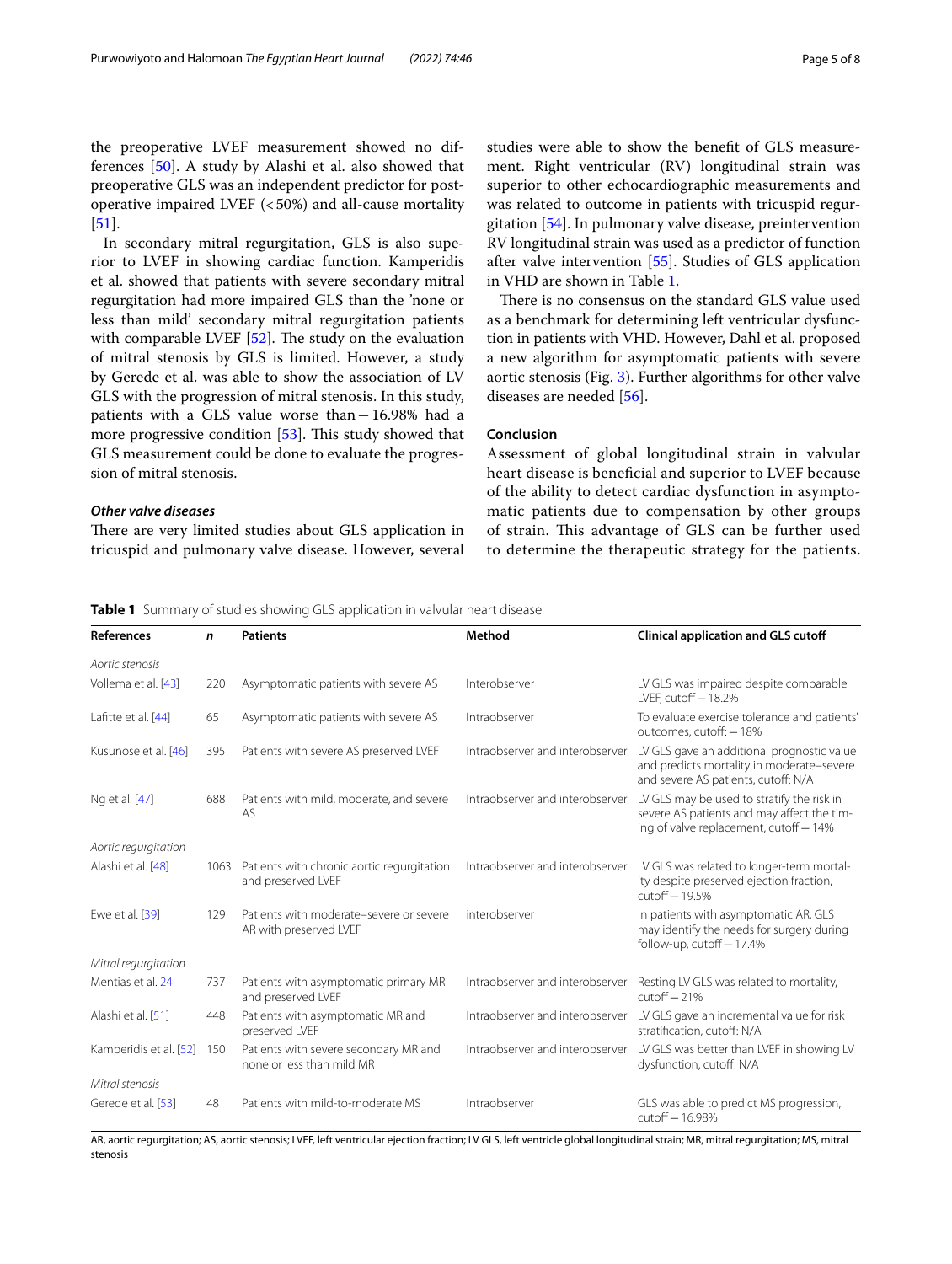

<span id="page-5-3"></span>GLS has been studied in many mitral and aortic valve diseases. Further studies are needed to establish the role of GLS in various tricuspid and pulmonary valve diseases.

#### **Abbreviations**

VHD: Valvular heart disease; LVEF: Left ventricular ejection fraction; GLS: Global longitudinal strain; LV: Left ventricle; EACVI: European Association of Cardiovascular Imaging; ASE: American Society of Echocardiography; RV: Right ventricular.

#### **Acknowledgements**

Not applicable.

## **Author contributions**

SLP designed the article. SLP and RH performed literature search and drafted the manuscript. SLP performed the revision of the manuscript, submission, and fnal approval. Both authors approved the fnal manuscript.

# **Funding**

No funding sources applicable.

**Availability of data and materials** Not applicable.

# **Declarations**

**Ethics approval and consent to participate** Not applicable.

### **Consent for publication**

Not applicable.

### **Competing interests**

The authors declare no competing interest.

#### **Author details**

<sup>1</sup> Department of Cardiology and Vascular Medicine, RS Pusat Pertamina, Jl. Kyai Maja No.43, RT.4/RW.8, Gunung, Kec. Kby. Baru, Kota Jakarta Selatan, Daerah Khusus Ibukota Jakarta 12120, Indonesia. <sup>2</sup> Faculty of Medicine, Universitas Muhammadiyah Prof. Dr. Hamka, Jl. Raden Patah No.01, RT.002/ RW.006, Parung Serab, Kec. Ciledug, Kota Tangerang, Banten 13460, Indonesia. <sup>3</sup> Faculty of Medicine, Universitas Katolik Indonesia Atma Jaya, Jl. Pluit Selatan Raya No.19, RT.21/RW.8, Penjaringan, Kec. Penjaringan, Kota Jkt Utara, Daerah Khusus Ibukota Jakarta 14440, Indonesia.

Received: 7 May 2021 Accepted: 5 May 2022 Published online: 31 May 2022

### **References**

- <span id="page-5-0"></span>1. Timmis A, Townsend N, Gale C, Grobbee R, Maniadakis N, Flather M et al (2018) European Society of Cardiology: cardiovascular disease statistics 2017. Eur Heart J 39(7):508–579
- <span id="page-5-1"></span>2. Iung B, Baron G, Tornos P, Gohlke-Bärwolf C, Butchart EG, Vahanian A (2007) Valvular heart disease in the community: a European experience. Curr Probl Cardiol 32(11):609–661
- <span id="page-5-2"></span>3. Otto CM, Bonow RO (2014) Valvular heart disease: a companion to braunwald's heart disease. Elsevier, Philadelphia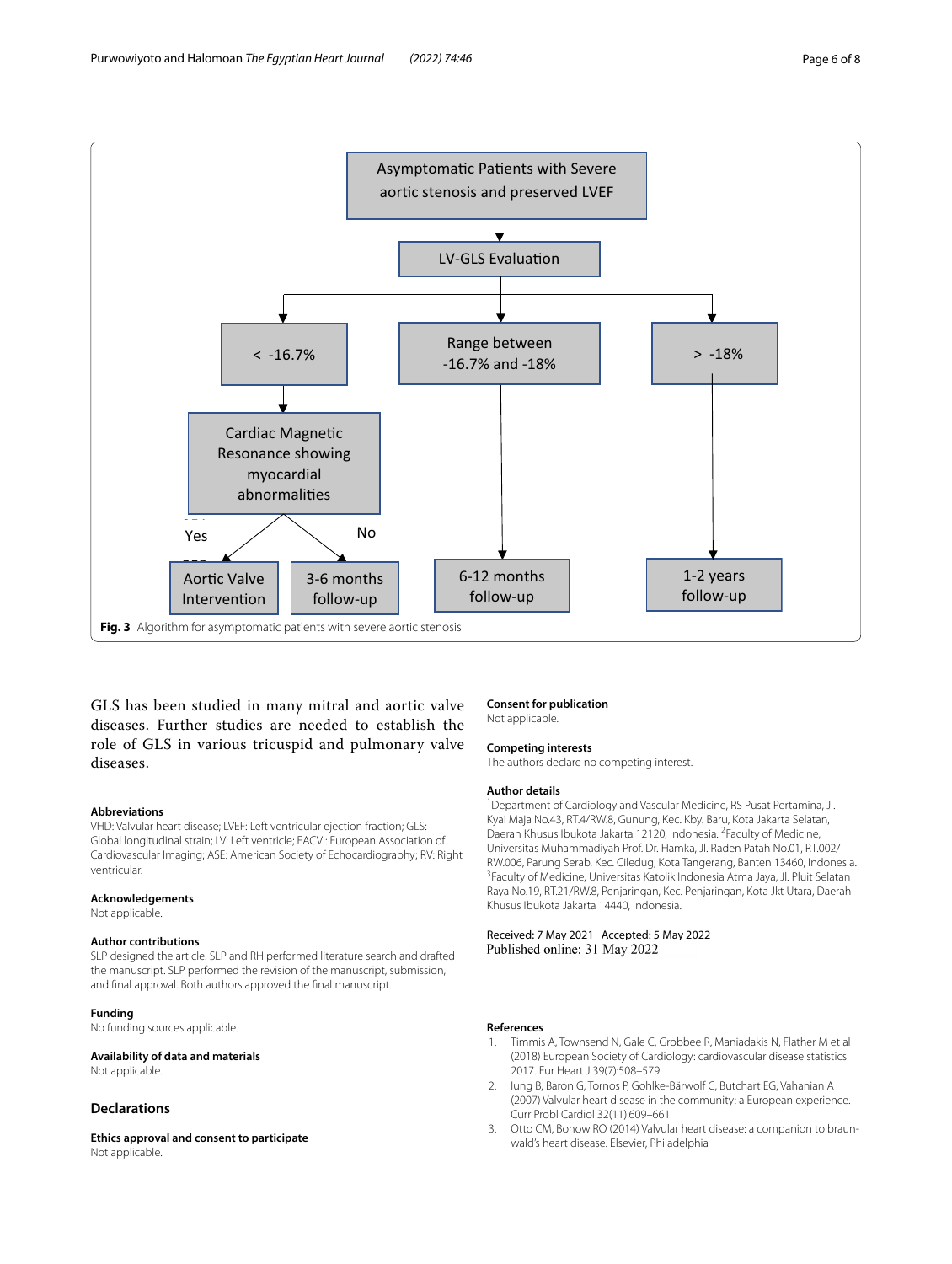- <span id="page-6-0"></span>4. Marciniak A, Glover K, Sharma R (2017) Cohort profle: prevalence of valvular heart disease in community patients with suspected heart failure in UK. BMJ Open 7(1):e012240
- <span id="page-6-1"></span>5. Baumgartner H, Falk V, Bax JJ, De Bonis M, Hamm C, Holm PJ et al (2017) 2017 ESC/EACTS Guidelines for the management of valvular heart disease. Eur Heart J 38(36):2739–2791
- <span id="page-6-2"></span>6. Nishimura RA, Otto CM, Bonow RO, Carabello BA, Erwin JP 3rd, Guyton RA et al (2014) 2014 AHA/ACC guideline for the management of patients with valvular heart disease: executive summary: a report of the American College of Cardiology/American Heart Association Task Force on Practice Guidelines. J Am Coll Cardiol 63(22):2438–2488
- <span id="page-6-3"></span>7. Brinkley DM, Gelfand EV (2013) Valvular heart disease: classic teaching and emerging paradigms. Am J Med 126(12):1035–1042
- <span id="page-6-4"></span>8. Nishimura RA, Otto CM, Bonow RO, Carabello BA, Erwin JP 3rd, Fleisher LA et al (2017) 2017 AHA/ACC focused update of the 2014 AHA/ACC guideline for the management of patients with valvular heart disease: a report of the American College of Cardiology/American Heart Association task force on clinical practice guidelines. Circulation 135(25):e1159–e1195
- <span id="page-6-5"></span>Santoro C, Galderisi M, Esposito R, Buonauro A, Monteagudo JM, Sorrentino R et al (2019) Global longitudinal strain is a hallmark of cardiac damage in mitral regurgitation: the Italian arm of the European Registry of mitral regurgitation (EuMiClip). Cardiovasc Ultrasound 17(1):28
- <span id="page-6-6"></span>10. Ng AC, Delgado V, Bax JJ (2018) Application of left ventricular strain in patients with aortic and mitral valve disease. Curr Opin Cardiol 33(5):470–478
- <span id="page-6-7"></span>11. Marwick TH, Leano RL, Brown J, Sun JP, Hofmann R, Lysyansky P et al (2009) Myocardial strain measurement with 2-dimensional speckletracking echocardiography: defnition of normal range. JACC Cardiovasc Imaging 2(1):80–84
- <span id="page-6-8"></span>12. Ersbøll M, Valeur N, Mogensen UM, Andersen MJ, Møller JE, Velazquez EJ et al (2013) Prediction of all-cause mortality and heart failure admissions from global left ventricular longitudinal strain in patients with acute myocardial infarction and preserved left ventricular ejection fraction. J Am Coll Cardiol 61(23):2365–2373
- <span id="page-6-9"></span>13. Salvo GD, Pergola V, Fadel B, Bulbul ZA, Caso P (2015) Strain echocardiography and myocardial mechanics: from basics to clinical applications. J Cardiovasc Echogr 25(1):1–8
- <span id="page-6-10"></span>14. Cramariuc D, Gerdts E, Davidsen ES, Segadal L, Matre K (2010) Myocardial deformation in aortic valve stenosis: relation to left ventricular geometry. Heart 96(2):106–112
- <span id="page-6-11"></span>15. Blessberger H, Binder T (2010) Non-invasive imaging: Two dimensional speckle tracking echocardiography: basic principles. Heart 96(9):716–722
- <span id="page-6-12"></span>16. Buckberg G, Hofman JI, Mahajan A, Saleh S, Coghlan C (2008) Cardiac mechanics revisited: the relationship of cardiac architecture to ventricular function. Circulation 118(24):2571–2587
- <span id="page-6-13"></span>17. Kusunose K, Agarwal S, Marwick TH, Griffin BP, Popović ZB (2014) Decision making in asymptomatic aortic regurgitation in the era of guidelines: incremental values of resting and exercise cardiac dysfunction. Circ Cardiovasc Imaging 7(2):352–362
- <span id="page-6-14"></span>18. Witkowski TG, Thomas JD, Debonnaire PJ, Delgado V, Hoke U, Ewe SH et al (2013) Global longitudinal strain predicts left ventricular dysfunction after mitral valve repair. Eur Heart J Cardiovasc Imaging 14(1):69–76
- <span id="page-6-15"></span>19. Yingchoncharoen T, Gibby C, Rodriguez LL, Grimm RA, Marwick TH (2012) Association of myocardial deformation with outcome in asymptomatic aortic stenosis with normal ejection fraction. Circ Cardiovasc Imaging 5(6):719–725
- <span id="page-6-16"></span>20. Burns AT, La Gerche A, D'hooge J, MacIsaac AI, Prior DL, (2010) Left ventricular strain and strain rate: characterization of the efect of load in human subjects. Eur J Echocardiogr 11(3):283–289
- 21. Dahle GO, Stangeland L, Moen CA, Salminen PR, Haaverstad R, Matre K et al (2016) The infuence of acute unloading on left ventricular strain and strain rate by speckle tracking echocardiography in a porcine model. Am J Physiol Heart Circ Physiol 310(10):H1330–H1339
- <span id="page-6-17"></span>22. Voigt JU, Cvijic M (2019) 2- and 3-dimensional myocardial strain in cardiac health and disease. JACC Cardiovasc Imaging 12(9):1849–1863
- <span id="page-6-18"></span>23. Negishi K, Borowski AG, Popović ZB, Greenberg NL, Martin DS, Bungo MW et al (2017) Efect of gravitational gradients on cardiac flling and performance. J Am Soc Echocardiogr 30(12):1180–1188
- <span id="page-6-19"></span>24. Mentias A, Naji P, Gillinov AM, Rodriguez LL, Reed G, Mihaljevic T et al (2016) Strain echocardiography and functional capacity in asymptomatic

primary mitral regurgitation with preserved ejection fraction. J Am Coll Cardiol 68(18):1974–1986

- <span id="page-6-20"></span>25. Carasso S, Cohen O, Mutlak D, Adler Z, Lessick J, Aronson D et al (2011) Relation of myocardial mechanics in severe aortic stenosis to left ventricular ejection fraction and response to aortic valve replacement. Am J Cardiol 107(7):1052–1057
- <span id="page-6-21"></span>26. Stokke TM, Hasselberg NE, Smedsrud MK, Sarvari SI, Haugaa KH, Smiseth OA et al (2017) Geometry as a confounder when assessing ventricular systolic function: comparison between ejection fraction and strain. J Am Coll Cardiol 70(8):942–954
- <span id="page-6-22"></span>27. Kraigher-Krainer E, Shah AM, Gupta DK, Santos A, Claggett B, Pieske B et al (2014) Impaired systolic function by strain imaging in heart failure with preserved ejection fraction. J Am Coll Cardiol 63(5):447–456
- <span id="page-6-23"></span>28. Maganti K, Rigolin VH, Sarano ME, Bonow RO (2010) Valvular heart disease: diagnosis and management. Mayo Clin Proc 85(5):483–500
- <span id="page-6-24"></span>29. Kalam K, Otahal P, Marwick TH (2014) Prognostic implications of global LV dysfunction: a systematic review and meta-analysis of global longitudinal strain and ejection fraction. Heart 100(21):1673–1680
- <span id="page-6-25"></span>30. Cvijic M, Voigt JU (2020) Application of strain echocardiography in valvular heart diseases. Anatol J Cardiol 23(5):244–253
- <span id="page-6-26"></span>31. Smiseth OA, Torp H, Opdahl A, Haugaa KH, Urheim S (2016) Myocardial strain imaging: how useful is it in clinical decision making? Eur Heart J 37(15):1196–1207
- <span id="page-6-27"></span>32. Smedsrud MK, Pettersen E, Gjesdal O, Svennevig JL, Andersen K, Ihlen H et al (2011) Detection of left ventricular dysfunction by global longitudinal systolic strain in patients with chronic aortic regurgitation. J Am Soc Echocardiogr 24(11):1253–1259
- <span id="page-6-28"></span>33. Sjøli B, Grenne B, Smiseth OA, Edvardsen T, Brunvand H (2011) The advantage of global strain compared to left ventricular ejection fraction to predict outcome after acute myocardial infarction. Echocardiography 28(5):556–563
- 34. Grenne B, Eek C, Sjøli B, Skulstad H, Aakhus S, Smiseth OA et al (2010) Changes of myocardial function in patients with non-ST-elevation acute coronary syndrome awaiting coronary angiography. Am J Cardiol 105(9):1212–1218
- <span id="page-6-29"></span>35. Grenne B, Eek C, Sjøli B, Dahlslett T, Uchto M, Hol PK et al (2010) Acute coronary occlusion in non-ST-elevation acute coronary syndrome: outcome and early identifcation by strain echocardiography. Heart 96(19):1550–1556
- <span id="page-6-30"></span>36. Karlsen S, Dahlslett T, Grenne B, Sjoli B, Smiseth O, Edvardsen T et al (2019) Global longitudinal strain is a more reproducible measure of left ventricular function than ejection fraction regardless of echocardiographic training. Cardiovasc Ultrasound 17(1):18
- <span id="page-6-31"></span>37. Cho GY, Marwick TH, Kim HS, Kim MK, Hong KS, Oh DJ (2009) Global 2-dimensional strain as a new prognosticator in patients with heart failure. J Am Coll Cardiol 54(7):618–624
- 38. Gjesdal O, Helle-Valle T, Hopp E, Lunde K, Vartdal T, Aakhus S et al (2008) Noninvasive separation of large, medium, and small myocardial infarcts in survivors of reperfused ST-elevation myocardial infarction: a comprehensive tissue Doppler and speckle-tracking echocardiography study. Circ Cardiovasc Imaging 1(3):189–196
- <span id="page-6-32"></span>39. Ewe SH, Haeck ML, Ng AC, Witkowski TG, Auger D, Leong DP et al (2015) Detection of subtle left ventricular systolic dysfunction in patients with signifcant aortic regurgitation and preserved left ventricular ejection fraction: speckle tracking echocardiographic analysis. Eur Heart J Cardiovasc Imaging 16(9):992–999
- <span id="page-6-33"></span>40. Mirea O, Pagourelias ED, Duchenne J, Bogaert J, Thomas JD, Badano LP et al (2018) Intervendor diferences in the accuracy of detecting regional functional abnormalities: a report from the eacvi-ase strain standardization task force. JACC Cardiovasc Imaging 11(1):25–34
- <span id="page-6-34"></span>41. Sugimoto T, Dulgheru R, Bernard A, Ilardi F, Contu L, Addetia K et al (2017) Echocardiographic reference ranges for normal left ventricular 2D strain: results from the EACVI NORRE study. Eur Heart J Cardiovasc Imaging 18(8):833–840
- <span id="page-6-35"></span>42. Lang RM, Badano LP, Mor-Avi V, Aflalo J, Armstrong A, Ernande L et al (2015) Recommendations for cardiac chamber quantifcation by echocardiography in adults: an update from the American Society of Echocardiography and the European Association of Cardiovascular Imaging. J Am Soc Echocardiogr 28(1):1-39.e14
- <span id="page-6-36"></span>43. Vollema EM, Sugimoto T, Shen M, Tastet L, Ng AC, Abou R et al (2018) Association of left ventricular global longitudinal strain with